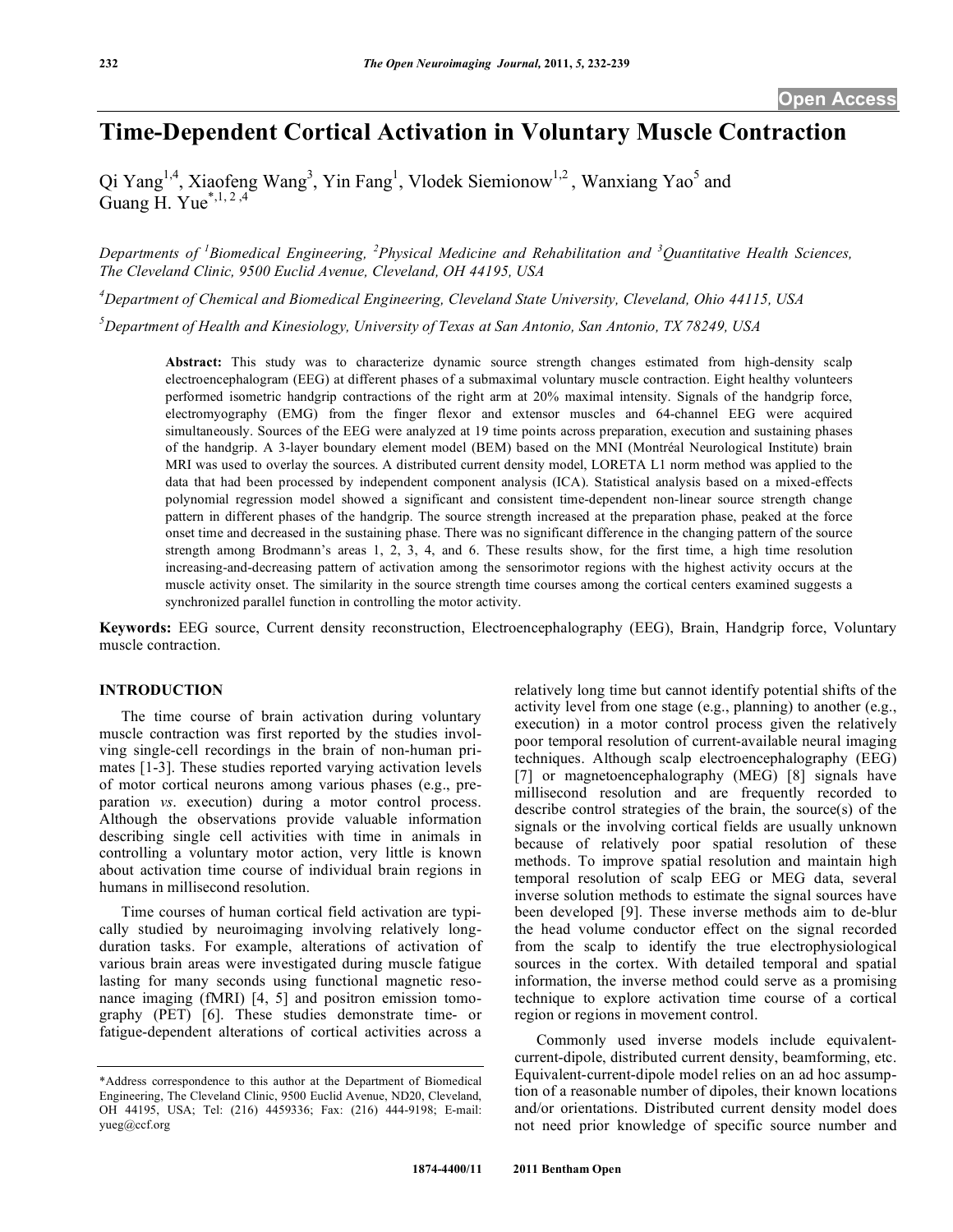locations. Among the several available current-density estimation techniques, the low-resolution electromagnetic tomography (LORETA) has been shown to have better source localization ability than other methods [10, 11]. The LORETA technique has been used in investigating abnormalities of P300 in schizophrenia [12, 13], analyzing widespread epileptiform activities in epilepsy [14, 15], and exploring cognitive function of the brain in healthy individuals [16].

The purpose of this study was to use LORETA sourcelocalization technique to estimate sources of scalp EEG signals (64 channels) recorded before and during a handgrip motor task and determine the time-dependent source strength (activity level) changes across preparation, execution and sustaining phases of the task in different cortical sensorimotor areas. It was hypothesized that neural activity in the cortical regions would vary depending on the control phases of the handgrip task and the changes could be detected by the current density reconstruction technique.

#### **MATERIALS AND METHODOLOGY**

#### **Subjects and Motor Task**

Eight right-handed subjects  $(4 \text{ men and } 4 \text{ woman}, \text{age} =$  $31 \pm 2$  yrs) participated in the study, none had neurological or other disorders at the time of study. The experimental procedures were approved by the Institutional Review Board at the Cleveland Clinic. All subjects gave informed consent prior to the participation.

Subjects were seated comfortably in an experimental chair in an electrically shielded data-recording room. During the experiment, subjects performed 20 isometric handgrip contractions of the right arm at 20% maximal voluntary contraction (MVC) level. An oscilloscope was placed in front of the subjects and the target was displayed on the screen. In each trial, they steadily increased the handgrip force to the target (20% MVC) level and matched the exerted force as closely as possible with the target for about 3 s.

Special precautions were taken to minimize noises in the data during the experiments. The subjects were required not to move the head and body, blink the eyes, bite the teeth, contract the facial/neck muscles, or tense the body while performing the low-intensity handgrips. Muscle fatigue was minimal by allowing sufficient rest between adjacent trials. The length of the inter-trial rest period was controlled by the subjects themselves, i.e., they started the next trial when they felt comfortable and completely rested. The inter-trial rest period was, on average about 20s.

#### **Data Recording**

#### *Force*

The handgrip force was recorded by a pressure transducer (EPX-N1 250 PSI, Entran Devices, Inc., Fairfield, NJ) interfaced with distill water in a bottle-like device through a nylon tube [17]. The output of the transducer was directed to the amplifier and then to an input channel of a Micro 1401 data acquisition system (version 3.05, Cambridge Electronic Design, Ltd., Cambridge, UK), which

transferred the voltage data to a laptop computer. The sampling rate for digitizing the force data was 100 Hz.

## *EEG*

A 64-channel NeuroScan EEG system (version 4.2, NeuroScan, El Paso, Texas, USA) was used to acquire EEG signals from the scalp. A Quik-Cap elastic nylon cap that held 64 electrodes was placed on the scalp for EEG data recording. Conducting gel was injected into each electrode to connect the recording surface of the electrode with the scalp. Impedance was controlled below 10,000 ohms. One electrode was used to record the force, which was used for the purpose of synchronizing the EEG with muscle activities. All the EEG electrodes were referenced to the common linked earlobes and the signals were amplified (X75,000), low-pass filtered (0.05-50 Hz), and digitized (2,000 sample/s).

# **Data Analysis**

The force data were processed using house-coded programs within the Spike2 software package (Cambridge Electronic Design, Ltd., Cambridge, UK). The force onset time was set at the 10% handgrip MVC force rising from the baseline in each trial, which was used for the purpose of synchronizing the force, and EEG signals. The actual force was measured by averaging the data points in each trial when the force was steady (rising and falling portions were excluded) and then averaging across the trials before performing the group averaging.

The raw EEG data were visually inspected and trials with artifacts due to eye blinks or head movements were excluded (on average, 2±2 trials were removed in each subject). Both EEG data preprocessing and LORETA current density estimation were performed using Curry software package (version 4.5, Neuro Scan Labs, Virginia, USA).

#### *Estimation of Current Densities Using LORETA*

For each subject the EEG signals were aligned with the force onset and then averaged across trials. The averaged EEG data were baseline corrected using baseline data from - 3000ms to -2500ms (time 0 indicates force onset). Subsequently, an independent component analysis (ICA) was applied to the data. Only the main components (signalto-noise ratio > 1) were chosen for the source reconstruction. A 3-layer (conductivities of the scalp and brain: 0.033S/m, and the skull: 0.0042S/m) triangle-node boundary element model (BEM) [18, 19] based on the MNI (Montréal Neurological Institute) brain MRI was used to overlay the sources. Distributed current density model (LORETA) with L1 norm method was applied to the ICA-preprocessed data. In addition, the sources were constrained to the reconstructed layer of the folded cortex with 6926 nodes using a rotating model [Curry user guide, 1999, 11].

#### *Current Density Data Analysis - Post Processing*

Source localization was analyzed at 21 different time points (-2200ms, -2100ms, -2000ms,-1000ms, -900ms, -800ms, -700ms, -600ms, -500ms, -400ms, -300ms, -200ms, -100ms, 0ms, 100ms, 200ms, 500ms, 800ms, 1000ms, 2000ms, 2500ms and 3000ms) throughout the planning,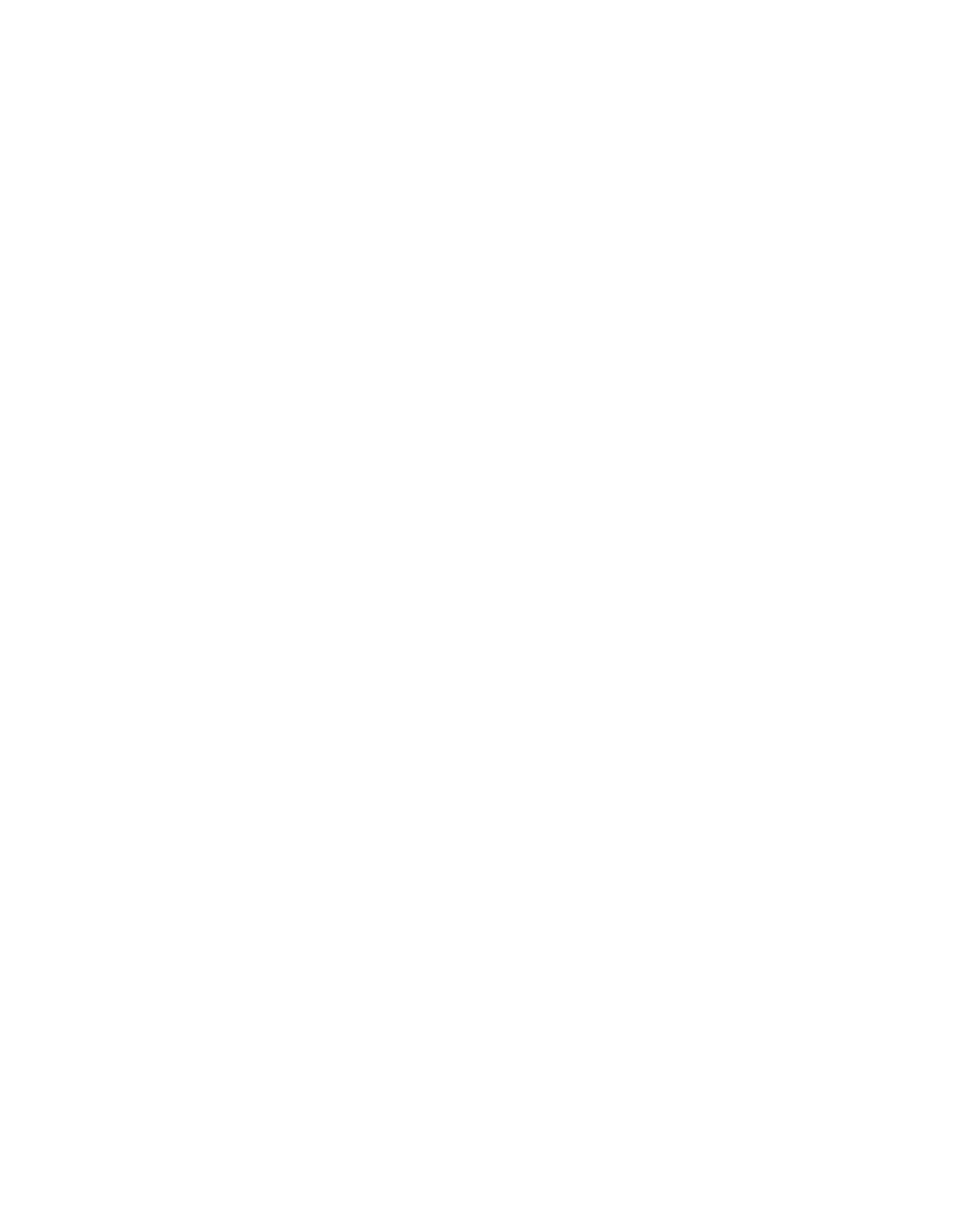| Yang et al. |  |  |
|-------------|--|--|
|-------------|--|--|

| Table 1. Analysis of Covariance Based on the Mixed-Effects Polynomial Regression Model. The "Time" Variable was Normalized |
|----------------------------------------------------------------------------------------------------------------------------|
| into [0,1] in the Analysis. The p-Values Based on ANOVA F Tests are Presented for Global Fixed Effects Over all            |
| <b>Subjects</b>                                                                                                            |

|                   |                                | <b>Estimate</b> | <b>Std Error</b> | p-value |
|-------------------|--------------------------------|-----------------|------------------|---------|
|                   | Intercept                      | 1.10577         | 0.70643          | 0.0224  |
| Time              |                                | $-11.49543$     | 6.81269          | < 0.001 |
|                   | Time $^{\wedge}2$              | 120.15607       | 21.14488         | < 0.001 |
| Time $^{\wedge}3$ |                                | $-191.55915$    | 31.6776          | < 0.001 |
|                   | Time <sup><math>4</math></sup> | 84.28151        | 15.9606          | < 0.001 |
|                   | Area1: Left M1                 | $\theta$        | $\theta$         |         |
| Area              | Area2: Right M1                | $-0.92206$      | 0.85077          |         |
|                   | Area3: Left S1                 | 0.05944         | 0.85077          |         |
|                   | Area4: Right S1                | $-0.50936$      | 0.85077          |         |
|                   | Area $5$ :<br>PM&SMA           | $-0.70075$      | 0.85077          | 0.7255  |

# Normalized Current Density Normalized Current Density

### Time (ms)

Fig. (3). The original data and fitted curves for each area within each subject from the mixed-effects polynomial regression model. Each column represents the case of one subject and each row represents the case of one area. Area 1, area2, area3, area 4, and area5 denoted the left M1, right M1, left S1, right S1, and PM and SMA, respectively. For example, the sub-plot subject5/area3 denotes the case of subject 5 with area3: Left S1.

#### **Time-Dependent Source Strength Variation in Controlling a Voluntary Handgrip**

Our results indicated that from as early as 1 s before the force onset the source strength had elevated in cortical regions examined (Fig. **1**, **2** and **3**) and peaked near the time of force onset. Cortical activation at early times may be more related to attention and general preparation of a voluntary motor action [23]. At early stages of motor preparation, perhaps only a limited number of neurons are involved in the

task, and the activation level might not critically depend on the force exerted [24-29]. As the time approaches motor task initiation, more activities related to specific programming and execution of the task occur and this may require progressively more cortical neurons to participate and increase their activation levels. This postulation is supported by the almost linear increases of the source strength from -1000ms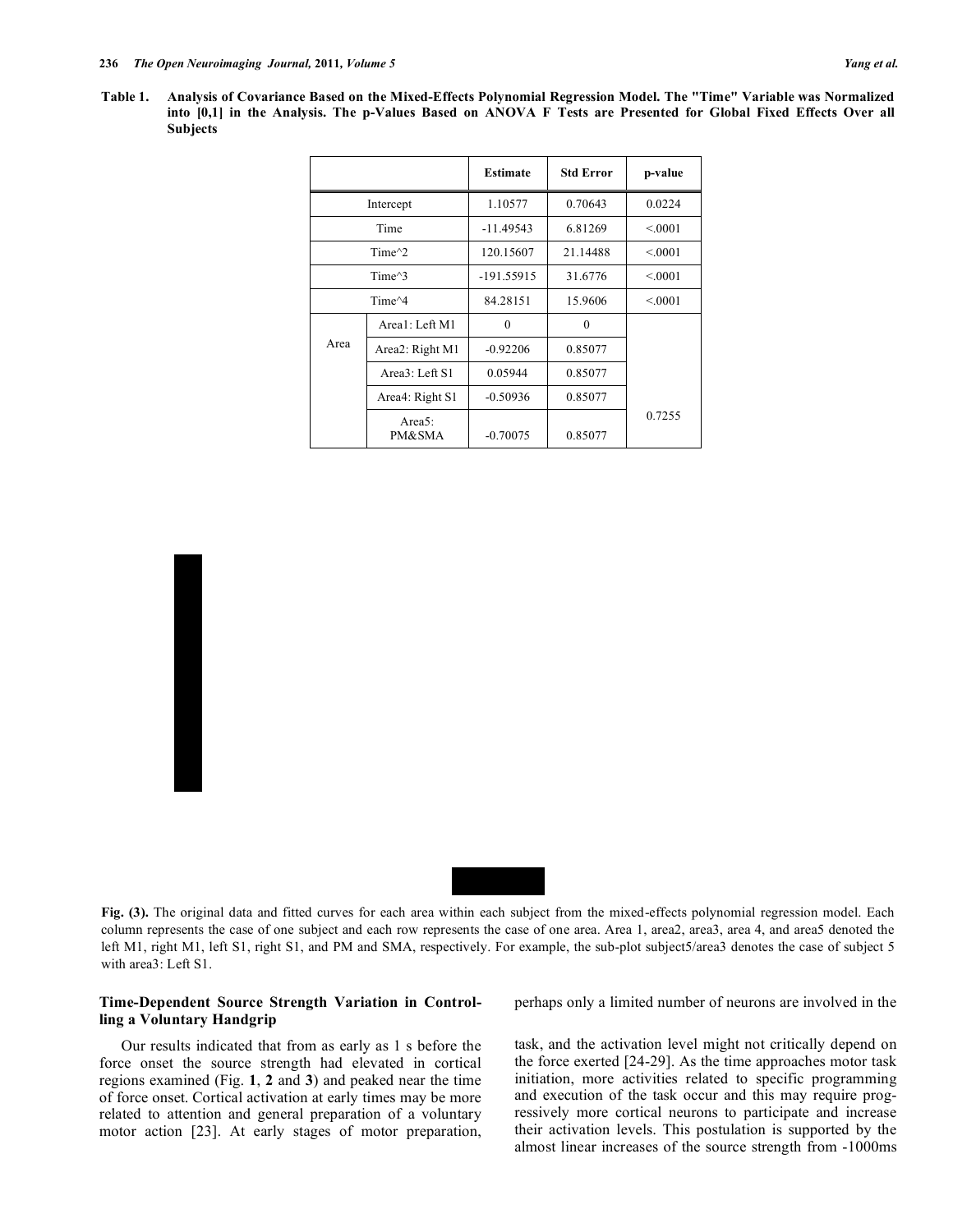to the force onset (time 0, Fig. **2**). The observation of the source strength at the highest level around the force onset could be contributed by participation of neurons that executed the handgrip and neurons whose role involved in modulating the grip force. Cheney [30] suggested that about 100ms before the EMG onset, force-magnitude modulation, known as increasing discharge rate and/or recruitment of more neurons, might have been established. About 100ms or more after the EMG onset, this modulation is further adjusted so that the cortical activity increases according to the level of force generated by the muscle. In summary, the high levels of cortical activation during the time window of  $\pm 100$ ms movement onset are highly likely to be related to specific motor task programming, execution, force modulation, and perhaps as well as multi-level sensory feedback reaching to the motor cortices [30].

During the later phase of the holding period  $(-200)$ ms after the force onset), the source strength began to decline in all the analyzed areas (Fig. **2**, Fig. **3**). The reduction in the cortical activity during the holding phase could be a result of ceasing activation of the neurons involved in motor action programming and execution. Many cortical cells increase discharge rate before the force onset but most of these neurons were silent during the period of holding the force. For example, more than 60% of the recorded cells in monkey SMA and cingulated cortex were phasically active before onset of finger force but only about 10% of the neurons were tonically active during the holding phase of the force task [31]. In addition, motor neurons in the spinal cord adapt to lower firing rate after initial high-frequency activation [32] and this adaptation could also occur in cortical neurons [33], which may as well explain weakening of the source strength during later phase of the force holding.

### **Similar Source Strength Variation Time Courses among the Cortical Regions**

All the examined regions showed time-dependent source strength changes during the control process of the muscle contraction. The left M1 and S1 exhibited stronger current density (CD) during almost the entire time course (Fig. **2**), which was expected because the handgrip occurred on the right side. An interesting observation was that although the level of the CD seemed to differ among the cortical areas, the pattern of the source strength variation in the time course was very similar, that is all the areas exhibited a reversed "V-shape" CD time course (Fig. **2**). This was confirmed by the statistical F-test that all terms of polynomial coefficients for the nonlinear current density time course were significant while the ANOVA test for the factor of "area" was not. Previous animal studies involving single-cell recording reported that the M1 is primarily for controlling movement execution variables, such as the amount of force to be exerted by the muscle [1, 30] and direction of the force production [34]. The M1 also encodes higher functions, such as movement programming and preparation [35]. The S1 is known to participate in handgrip force control [36] and provide sensory information to M1 during voluntary motor actions [37]. The SMA has been shown to be important in programming sequential finger movements [38], storing information necessary for the orderly performance of multiple movements of the arm [39], and bimanual coordination

[40, 41]. The PM is considered to contribute to the selection of motor actions on the basis of visual cues [42, 43]. The

monotonic relationship between cell activity and muscle output holds for different areas in the motor cortex in a series of single-cell animal studies with slightly different experiment paradigms [1, 44-46]. Specifically, the M1 and PM cortices share the same force-firing rate pattern [46]. Two populations of neurons (phasic-tonic firing and tonic decreasing firing) in the M1 and PM cortex have been found to be related, either positively or negatively, to force output in a more recent study [47]. The relationship between the pyramidal tract neurons and force output was monotonic over only a small portion of the force range [45]. In summary, all the examined areas play important motor function, which is underscored by their contributions to the cortricospinal tract (CST), a fundamental pathway for voluntary actions of extremity muscles (one third of the CST is contributed by the M1, one third by the PM and SMA, and the remaining one third by the S1 [48]).

One limitation of the single-cell recording in animal models, however, is the difficulty to investigate activities of multiple cells in multiple cortical regions concurrently. Thus, it is not well known, from the animal data, the integrated activation patterns of multiple brain areas. This limitation can be overcome by modern neuroimaging techniques and abundant observations have suggested high degrees similarities in activation patterns of many sensorimotor functionrelated cortical areas. For example, neuroimaging data have shown a proportional relationship between the levels of muscle and activation, and this relation is similar among many cortical regions [6, 36, 49, 50]. A number of studies have reported muscle fatigue-related brain activation alterations and a prominent finding by these studies was that the cortical signal changing pattern was very much alike among many sensorimotor regions [4, 5, 17]. The human neuroimaging data support the observation of similar source strength time courses among the cortical areas in the current study and suggest synchronized parallel functions among multiple sensorimotor centers.

Compared with previous findings of EEG source signals generated during higher levels of handgrip contractions, the relative source strength (CD) of the SMA and PM (relative to CD of M1 and S1) was greater for the 20% MVC of the current study than relative source strength of the SMA and PM at higher levels of handgrip [51]. It is not clear why this was so but it could be that fewer cells in the primary sensorimotor areas need to be activated to plan, execute and maintain a low level of muscle contraction but the level of activation in the SMA and PM may not change as much across degrees of muscle contraction.

In conclusion, the results show that the level of cortical activity in controlling a voluntary motor action is timedependent with the highest activity occurs around the action onset. The low-to-high-to-low source strength pattern from the preparation to execution and to holding phases is similar among several major sensorimotor areas, suggesting synchronized parallel functions among them. The findings also indicate that the current density reconstruction technique based on surface EEG recorded during voluntary motor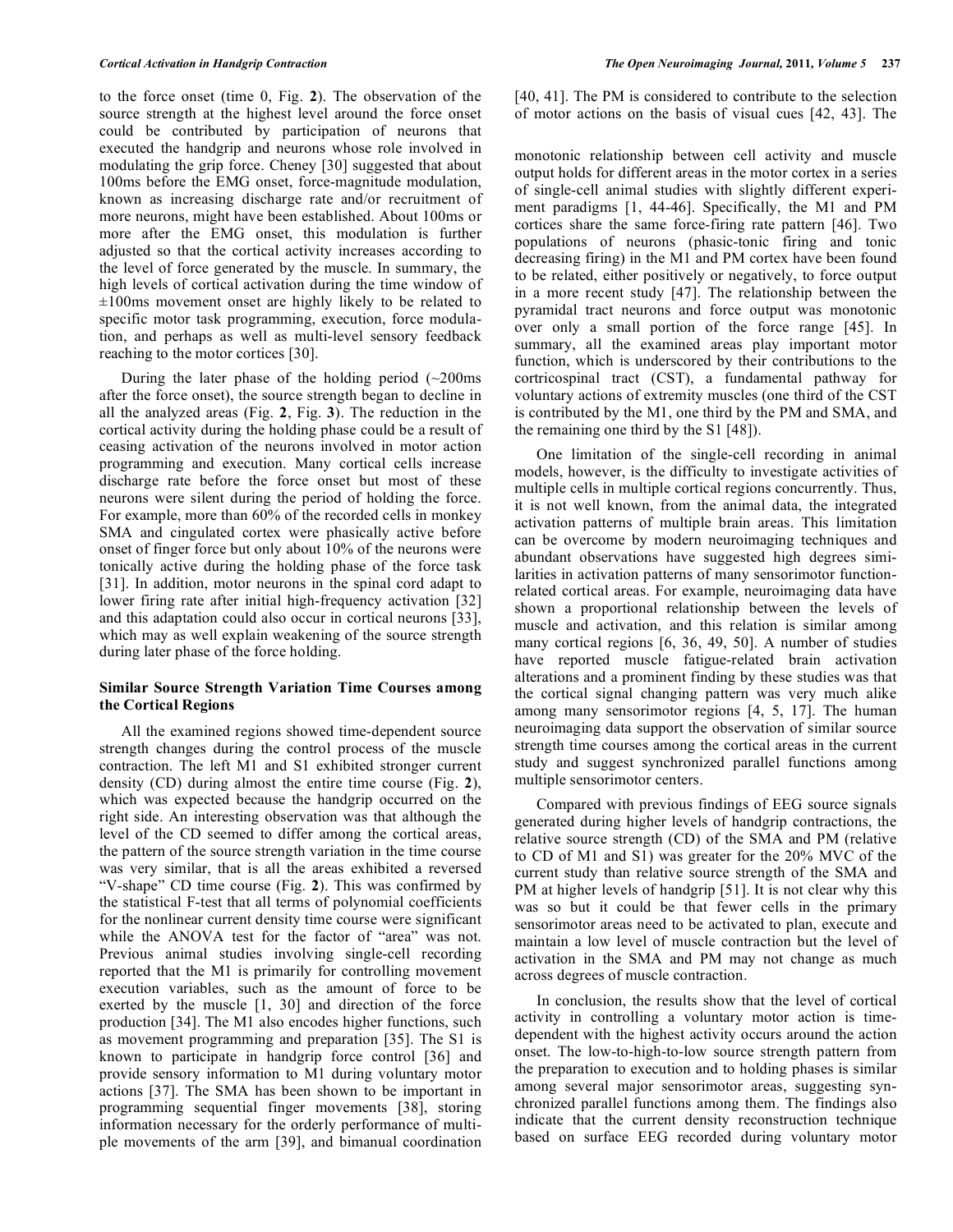activities has adequate time and spatial resolution to detect the time-dependent source strength in various brain regions.

#### **ACKNOWLEDGEMENTS**

This work was supported by research funds of Department of Physical Medicine and Rehabilitation at the Cleveland Clinic

#### **REFERENCES**

- [1] Evarts EV. Relation of pyramidal tract activity to force exerted during voluntary movement. J Neurophysiol 1968; 31: 14-27.
- [2] Conrad B, Wiesendanger M, Matsunami K, Brooks VB. Precentral unit activity related to control of arm movements. Exp Brain Res 1977; 29: 85-95.
- [3] Fetz EE, Cheney PD. Postspike facilitation of forelimb muscle activity by primate corticomotoneuronal cells. J Neurophysiol 1980; 44: 751-72.
- [4] Liu JZ, Shan ZY, Zhang LD, Sahgal V, Brown RW, Yue GH. Human brain activation during sustained and intermittent submaximal fatigue muscle contractions: an fMRI study. J Neurophysiol 2003; 90: 300-12.
- [5] van Duinen H, Renken R, Maurits N, Zijdewind I. Effects of motor fatigue on human brain activity, an fMRI study. Neuroimage 2007; 35: 1438-49.
- [6] Dettmers C, Fink GR, Lemon RN, *et al* . Relation between cerebral activity and force in the motor areas of the human brain. J Neurophysiol 1995; 74: 802-15.
- [7] Siemionow V, Yue GH, Ranganathan VK, Liu JZ, Sahgal V. Relationship between motor activity-related cortical potential and voluntary muscle activation. Exp Brain Res 2000; 133: 303-11.
- [8] Tecchio F, Zappasodi F, Melgari JM, Porcaro C, Cassetta E, Rossini PM. Sensory-motor interaction in primary hand cortical areas: a magnetoencephalography assessment. Neuroscience 2006; 141(1): 533-42.
- [9] Michel CM, Murray MM, Lantz G, Gonzalez S, Spinelli L, Grave de Peralta R. EEG source imaging. Clin Neurophysiol 2004; 115: 2195-222.
- [10] Babiloni F, Babiloni C, Locche L, Cincotti F, Rossini PM, Carducci F. High-resolution electro-encephalogram: source estimates of Laplacian-transformed somatosensory-evoked potentials using a realistic subject head model constructed from magnetic resonance images. Med Biol Eng Comput 2000; 38: 512- 19.
- [11] Yao J, Dewald JP. Evaluation of different cortical source localization methods using simulated and experimental EEG data. Neuroimage 2005; 25: 369-82.
- [12] Winterer G, Mulert C, Mientus S, *et al*. P300 and LORETA: comparison of normal subjects and schizophrenic patients. Brain Topogr 2001; 13: 299-13.
- [13] Pae JS, Kwon JS, Youn T, *et al*. LORETA imaging of P300 in schizophrenia with individual MRI and 128-channel EEG. Neuroimage 2003; 20: 1552-60.
- [14] Lantz G, Michel CM, Pascual-Marqui RD, *et al*. Extracranial localization of intracranial interictal epileptiform activity using LORETA (low resolution electromagnetic tomography). Electroencephalogr Clin Neurophysiol 1997; 102: 414-22.
- [15] Worrell GA, Lagerlund TD, Sharbrough FW, *et al*. Localization of the epileptic focus by low-resolution electromagnetic tomography in patients with a lesion demonstrated by MRI. Brain Topogr 2000; 12: 273-82.
- [16] Thut G, Hauert CA, Morand S, Seeck M, Landis T, Michel C. Evidence for interhemispheric motor-level transfer in a simple reaction time task: an EEG study. Exp Brain Res 1999; 128: 256- 61.
- [17] Liu JZ, Dai TH, Sahgal V, Brown RW, Yue GH. Non-linear cortical modulation of muscle fatigue: A functional MRI study. Brain Research 2002; 957: 320-29.
- [18] Fuchs M, Drenckhahn R, Wischmann HA, Wagner M. An improved boundary element method for realistic volume-conductor modeling. IEEE Trans Biomed Eng 1998; 45: 980-97.
- [19] Fuchs M, Kastner J, Wagner M, Hawes S, Ebersole JS. A standardized boundary element method volume conductor model. Clin Neurophysiol 2002; 113: 702-12.
- [20] Hedeker D, Gibbons RD. Longitudinal data analysis. Chapter 5. John Wiley & Sons 2006.
- [21] Davis CS. Statistical methods for the analysis of repeated measurements. New York: Springer 2002.
- [22] Verbeke G, Molenberghs G. Linear mixed models for longitudinal data. New York: Springer 2000.
- [23] Ball T, Schreiber A, Feige B, Wagner M, Lucking CH, Kristeva-Feige R. The role of higher-order motor areas in voluntary movement as revealed by high-resolution EEG and fMRI. Neuroimage 1999; 10: 682-94.
- [24] Buys EJ, Lemon RN, Mantel GW, Muir RB. Selective facilitation of different hand muscles by single corticospinal neurones in the conscious monkey. J Physiol 1986; 381: 529-49.
- [25] Ashe J. Force and the motor cortex. Behav Brain Res 1997; 87: 255-69.
- [26] Shen L, Alexander GE. Neural correlates of a spatial sensory-tomotor transformation in primary motor cortex. J Neurophysiol 1997; 77: 1171-94.
- [27] Sakata H, Taira M, Kusunoki M, Murata A, Tanaka Y. The TINS Lecture. The parietal association cortex in depth perception and visual control of hand action. Trends Neurosci 1997; 20: 350-7.
- [28] Murata A, Gallese V, Luppino G, Kaseda M, Sakata H. Selectivity for the shape, size, and orientation of objects for grasping in neurons of monkey parietal area AIP. J Neurophysiol 2000; 83: 2580-601.
- [29] Morrow MM, Miller LE. Prediction of muscle activity by populations of sequentially recorded primary motor cortex neurons. J Neurophysiol 2003; 89: 2279-88.
- [30] Cheney PD. Role of cerebral cortex in voluntary movements. A review Phys Ther 1985; 65: 624-35.
- [31] Cadoret G, Smith AM. Comparison of the neuronal activity in the SMA and the ventral cingulate cortex during prehension in the monkey. J Neurophysiol 1997; 77: 153-66
- [32] Kernell D, Monster AW. Motoneurone properties and motor fatigue: an intracellular study of gastrocnemius motoneurones of the cat. Exp Brain Res 1982; 46: 197-204.
- [33] Hepp-Reymond M-C, Wannier TMJ, Maier MA, Rufener EA. Sensorimotor cortical control of isometric force in the monkey. Progress in Brain Res 1989; 80: 451-63.
- [34] Georgopoulos AP, Schwartz AB, Kettner RE. Neuronal population coding of movement direction. Science 1986; 233: 1416-9.
- [35] Michelon P, Vettel JM, Zacks JM. Lateral somatotopic organization during imagined and prepared movements. J Neurophysiol 2006; 95: 811-22.
- [36] Dai TH, Liu JZ, Sahgal V, Brown RW, Yue GH. Relationship between muscle output and functional MRI-measured brain activation. Exp Brain Res 2001; 140: 290-300.
- [37] Berne RM, Levy MN, Koeppen BM, Stanton BA. Physiology-5<sup>th</sup> edition. Mosby
- [38] Roland PE, Larsen B, Lassen NA, Skinhoj E. Supplementary motor area and other cortical areas in organization of voluntary movements in man. J Neurophysiol 1980; 43: 118-36.
- [39] Tanji J, Shima K. Role for supplementary motor area cells in planning several movements ahead. Nature 1994; 371: 413-6.
- [40] Brinkman C. Lesions in supplementary motor area interfere with a monkey's performance of a bimanual coordination task. Neurosci Lett 2003; 27: 267-70.
- [41] Brinkman C. Supplementary motor area of the monkey's cerebral cortex: short- and long-term deficits after unilateral ablation and the effects of subsequent callosal section. J Neurosci 1984; 4: 918- 29.
- [42] Halsband U, Passingham RE. Premotor cortex and the conditions for movement in monkeys (Macaca fascicularis). Behav Brain Res 1985; 18: 269-77.
- [43] Passingham RE. Cues for movement in monkeys (Macaca mulatta) with lesions in premotor cortex. Behav Neurosci 1986; 100: 695- 703.
- [44] Hepp-Reymond MC, Wyss UR and Anner R. Neuronal coding of static force in the primate motor cortex. J Physiol (Paris) 1978; 74: 287-91.
- [45] Cheney PD, Fetz EE. Functional classes of primate corticomotoneuronal cells and their relation to active force. J Neurophysiol 1980; 44: 773-91.